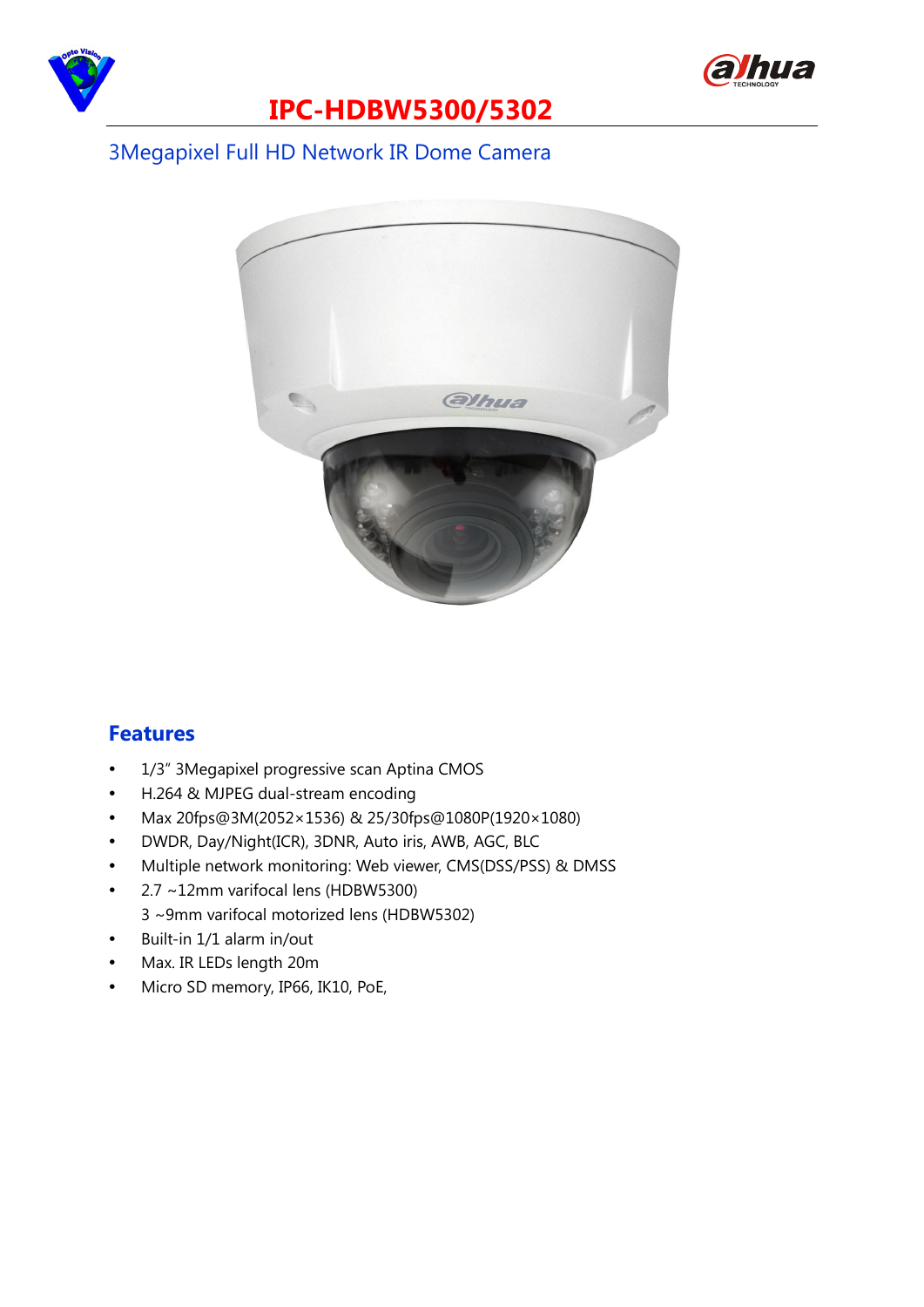

# **IPC-HDBW5300/5302**

# **Technical Specifications**

| <b>Model</b>            |             | IPC-HDBW5300                                                                       | IPC-HDBW5302                                      |  |  |  |
|-------------------------|-------------|------------------------------------------------------------------------------------|---------------------------------------------------|--|--|--|
| <b>Camera</b>           |             |                                                                                    |                                                   |  |  |  |
| <b>Image Sensor</b>     |             | 1/3" 3Megapixel Aptina CMOS                                                        |                                                   |  |  |  |
| <b>Effective Pixels</b> |             | 2048(H)x1536(V)                                                                    |                                                   |  |  |  |
| Scanning System         |             | Progressive                                                                        |                                                   |  |  |  |
| Electronic<br>Shutter   |             | Auto/Manual 1/3~1/10000                                                            |                                                   |  |  |  |
| Speed                   |             |                                                                                    |                                                   |  |  |  |
| Min. Illumination       |             | Color: 0. 1Lux/F1.2, B/W: 0.01Lux/F1.2; 0Lux/F1.2(IR on)                           |                                                   |  |  |  |
| S/N Ratio               |             | More than 50dB                                                                     |                                                   |  |  |  |
| Video Output            |             | 1 port                                                                             |                                                   |  |  |  |
| <b>Camera Features</b>  |             |                                                                                    |                                                   |  |  |  |
| Max. IR LEDs Length     |             | 20m                                                                                |                                                   |  |  |  |
| Day/Night               |             | Auto(ICR)/Color/B/W                                                                |                                                   |  |  |  |
| <b>Backlight</b>        |             | BLC / HLC / DWDR                                                                   |                                                   |  |  |  |
| Compensation            |             |                                                                                    |                                                   |  |  |  |
| <b>White Balance</b>    |             | Auto                                                                               |                                                   |  |  |  |
| Gain Control            |             | Auto/Manual                                                                        |                                                   |  |  |  |
| Noise Reduction         |             | 3D                                                                                 |                                                   |  |  |  |
| Privacy Masking         |             | Up to 4 areas                                                                      |                                                   |  |  |  |
| Lens                    |             |                                                                                    |                                                   |  |  |  |
| Focal Length            |             | 2.7 -12mm                                                                          | 3 -9mm motorized                                  |  |  |  |
| Max Aperture            |             | F1.4                                                                               | F1.2                                              |  |  |  |
| <b>Focus Control</b>    |             | Manual                                                                             | Auto                                              |  |  |  |
| Angle of View           |             | H: $82^{\circ}$ (Wide) ~ $25^{\circ}$ (Tele)                                       | H: $86.5^{\circ}$ (Wide) ~ 28.6 $^{\circ}$ (Tele) |  |  |  |
| Lens Type               |             | Manual /Auto Iris(DC)                                                              | Motorized /Auto Iris(DC)                          |  |  |  |
| Mount Type              |             | Board-in Type                                                                      |                                                   |  |  |  |
| <b>Video</b>            |             |                                                                                    |                                                   |  |  |  |
| Compression             |             | H.264 / MJPEG                                                                      |                                                   |  |  |  |
| Resolution              |             | 3M(2048×1536)/1080P(1920×1080) / 720P(1280×720) /D1(704×576) /                     |                                                   |  |  |  |
|                         |             | $CIF(352\times288)$                                                                |                                                   |  |  |  |
| Frame                   | Main Stream | 3M(1~20fps)/1080P/720P(1~25/30fps)                                                 |                                                   |  |  |  |
| Rate                    | Sub Stream  | D1/CIF(1 ~ 25/30fps)                                                               |                                                   |  |  |  |
| <b>Bit Rate</b>         |             | H.264: 32K ~ 8192Kbps                                                              |                                                   |  |  |  |
| <b>Audio</b>            |             |                                                                                    |                                                   |  |  |  |
| Compression             |             | G.711a / G.711u/ PCM                                                               |                                                   |  |  |  |
| Interface               |             | 1/1 channel In/Out                                                                 |                                                   |  |  |  |
| <b>Network</b>          |             |                                                                                    |                                                   |  |  |  |
| Ethernet                |             | RJ-45 (10/100Base-T)                                                               |                                                   |  |  |  |
| Wi-Fi                   |             | N/A                                                                                |                                                   |  |  |  |
| Protocol                |             | IPv4/IPv6, HTTP, HTTPS, SSL, TCP/IP, UDP, UPnP, ICMP, IGMP, SNMP, RTSP, RTP, SMTP, |                                                   |  |  |  |
|                         |             | NTP, DHCP, DNS, PPPOE, DDNS, FTP, IP Filter, QoS, Bonjour                          |                                                   |  |  |  |